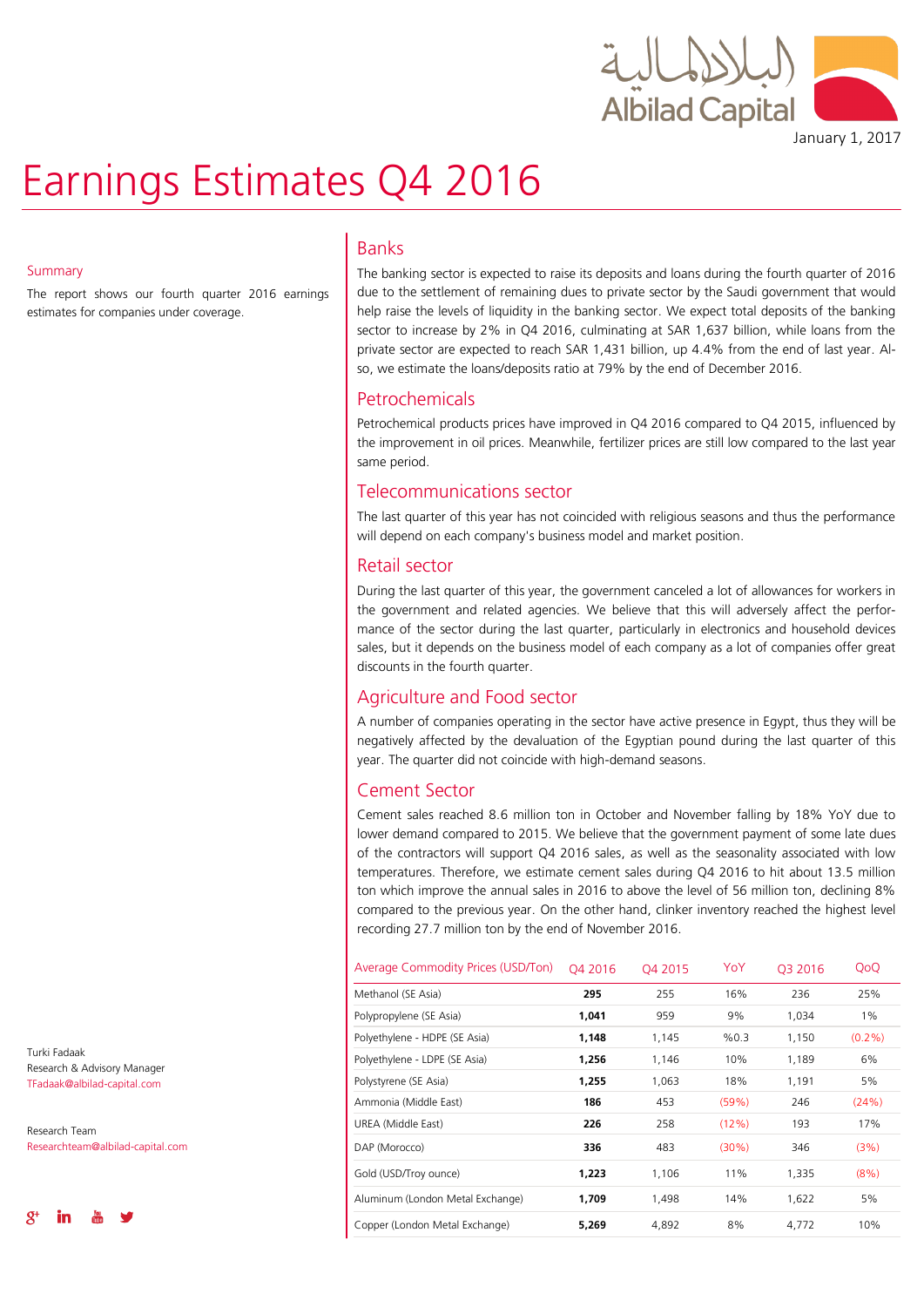

## The Following Table Illustrates our Estimates for the Last Quarter of 2016

| Code / Sector-SAR mn                | Company                | Q4 2016E | Q4 2015A | YoY                      | Q3 2016A       | QoQ      |
|-------------------------------------|------------------------|----------|----------|--------------------------|----------------|----------|
| <b>Banks and Financial Services</b> |                        |          |          |                          |                |          |
| 1020                                | BJAZ                   | 157      | 159      | $(1\%)$                  | 161            | (2%)     |
| 1120                                | Al Rajhi               | 2,086    | 1,949    | 7%                       | 2,009          | 4%       |
| 1150                                | Alinma                 | 409      | 386      | 6%                       | 312            | 31%      |
| Petrochemical Industries            |                        |          |          |                          |                |          |
| 2010                                | SABIC                  | 5,370    | 3,075    | 75%                      | 5,224          | 3%       |
| 2020                                | SAFCO                  | 258      | 379      | (32%)                    | 181            | 43%      |
| 2290                                | YANSAB                 | 635      | 393      | 62%                      | 608            | 4%       |
| 2330                                | Advanced               | 197      | 146      | 35%                      | 188            | $5\%$    |
| Cement                              |                        |          |          |                          |                |          |
| 3020                                | YSCC                   | 107      | 180      | (40%)                    | 56             | 90%      |
| 3030                                | Saudi Cement           | 219      | 180      | 22%                      | 200            | 9%       |
| 3060                                | Yanbu Cement           | 187      | 209      | (10%)                    | 93             | 100%     |
| Retail                              |                        |          |          |                          |                |          |
| 4001                                | A. Othaim Market       | 91       | 89       | 2%                       | 37             | 148%     |
| 4002                                | Mouwasat               | 60       | 54       | 12%                      | 50             | 20%      |
| 4003                                | Extra                  | 18       | 9        | 92%                      | $\overline{7}$ | 140%     |
| 4004                                | Dallah Health          | 63       | 55       | 3%                       | 61             | 16%      |
| 4005                                | Care                   | 41       | 35       | 16%                      | 29             | 39%      |
| 4006                                | Farm Superstores       | 20       | 19       | 4%                       | 23             | (13%)    |
| 4007                                | Al Hammadi             | 31       | 36       | (14%)                    | 22             | 43%      |
| 4190                                | Jarir                  | 197      | 208      | (5%)                     | 220            | (10%)    |
| Agriculture & Food Industries       |                        |          |          |                          |                |          |
| 2050                                | Savola Group*          | 98       | 515      | (81%)                    | 173            | (44%)    |
| 2280                                | Almarai                | 521      | 484      | $8\%$                    | 655            | (20%)    |
| 6002                                | Herfy Foods            | 52       | 45       | 14%                      | 59             | (12%)    |
| 6004                                | Catering               | 150      | 191      | (21%)                    | 150            | $(0\%)$  |
| 6010                                | NADEC                  | 30       | 34       | (12%)                    | $30$           | $1\%$    |
| Telecom & Information Technology**  |                        |          |          |                          |                |          |
| 7010                                | <b>STC</b>             | 1,919    | 1,874    | 2%                       | 2,147          | $(11\%)$ |
| 7020                                | <b>Etihad Etisalat</b> | (102)    | 11       | $\qquad \qquad -$        | (168)          | 39%      |
| 7030                                | ZAIN KSA               | (108)    | (291)    | 63%                      | (267)          | 60%      |
| Industrial Investment               |                        |          |          |                          |                |          |
| 1211                                | <b>MAADEN</b>          | 71       | (6)      | $\overline{\phantom{a}}$ | 84             | (15%)    |
| Transport                           |                        |          |          |                          |                |          |
| 4030                                | Bahri                  | 431      | 567      | (24%)                    | 318***         | 35%      |
|                                     |                        |          |          |                          |                |          |

\* We expect the fourth quarter of 2016 earnings to be significantly impacted by the devaluation of the Egyptian pound. The corresponding quarter included non-recurring gain of SAR 164.3 million.

\*\* The sector figures factors in the impacts of extending the telecom license in the fourth quarter of 2016.

\*\*\* The third quarter of 2016 included gains of SAR 125 million from zakat and tax settlement.